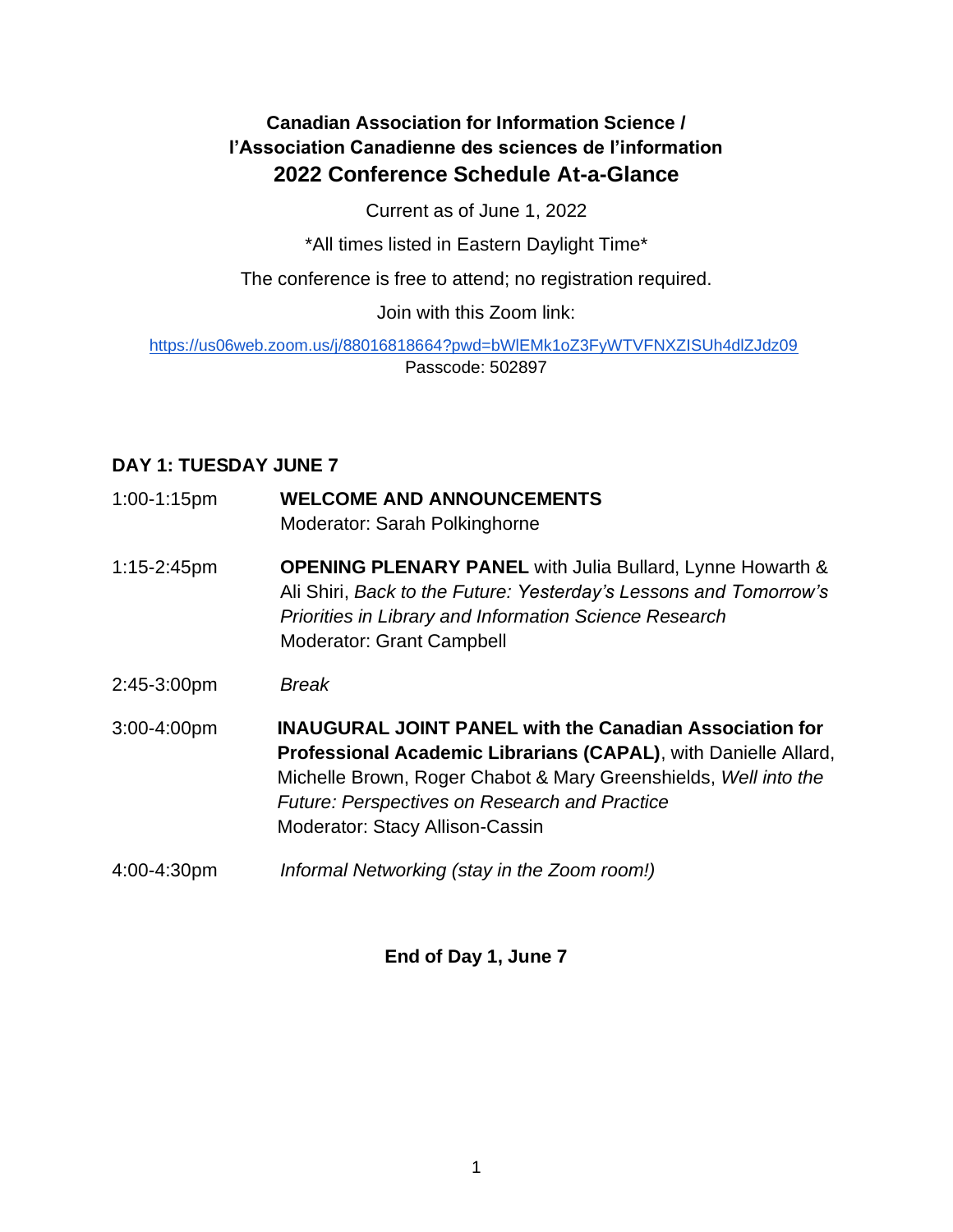## **DAY 2: WEDNESDAY JUNE 8**

## 11:00am-12:30pm **Best Paper Award Winners**

Moderator: Rebekah (Becky) Willson

- **Best overall paper (tie):** Toni Samek & Ali Shiri, *Charting a faceted categorization of AI and ethics*
- **Best overall paper (tie):** Paulette Rothbauer & Marni Harrington, *Honouring a love of books and reading in Library and Information Science*
- **Student-to-CAIS award:** Nafiz Shuva, "*They act like we are going to heaven": Information crafting, misinformation, and settlement of Bangladeshi immigrants in Canada*

# 12:30-2:00pm **Search and Discovery**

Moderator: Eva Hourihan Jansen

- Ali Shiri, Caroline Muglia, Santi Thompson, Joyce Chapman, Elizabeth Joan Kelly, Ayla Stein Kenfield & Liz Woolcott, *Digital content reuse assessment: An emerging framework for future digital library research and development*
	- Virginia Tucker, *Search engine paths not taken: Revisiting early insights and exploring future challenges to enrich search methods curriculum*
	- Maria Haigh, *Fact checking after truth*
- 2:00-2:15pm *Break*
- 2:15-3:45pm **PANEL:** Jenna Hartel, Bharat Mehra, Brian Griffin, Jenaya Webb, Rebecca Noone, Hugh Samson & Danielle Cooper, *Ethnography kaleidoscope in Library and Information Science*

#### 3:45-4:15pm *Break*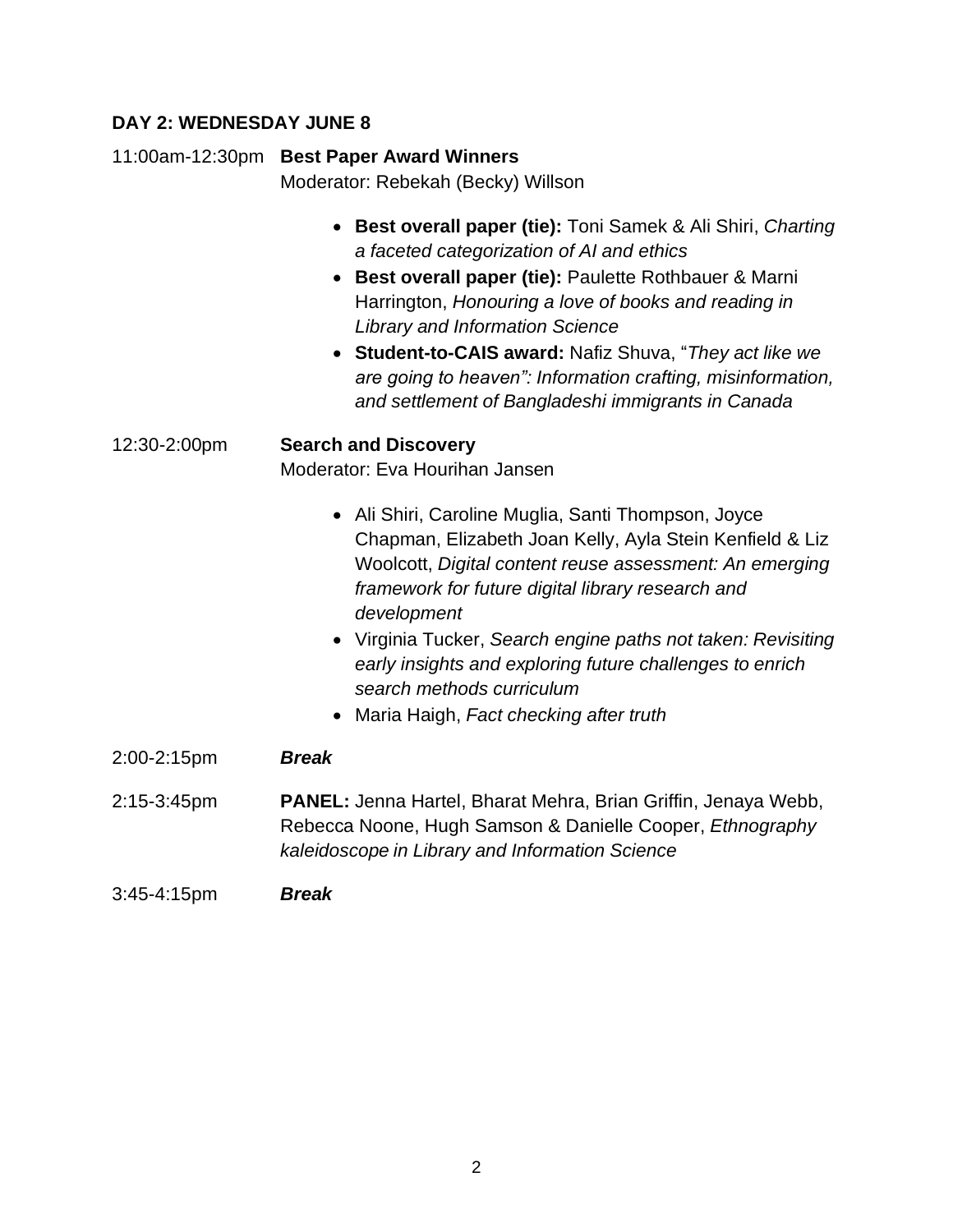#### 4:15-5:45pm **Scholarly Communications** Moderator: Ratna Dhaliwal

- Philips Ayeni & Rebekah Willson, *Factors influencing Canadian HASS researchers' open access publishing practices: Implication for the future of scholarly communication*
- Andrew Dillon, *Outsourcing our judgements: the trouble with metrics for faculty evaluations*
- Leigh-Ann Butler, Lisa Matthias, Marc-André Simard, Philippe Mongeon & Stefanie Haustein, *The oligopoly's shift to open access publishing: How for-profit publishers benefit from gold and hybrid article processing charges*
- 5:45-6:00pm *Break*
- 6:00-7:30pm **PANEL:** Keren Dali, Noah Lenstra, Charles Senteio, Angelica Esposito & Kaitlin Wynia Baluk, *LIS and social work: Intersecting pasts, a shared future*

# **End of Day 2, June 8**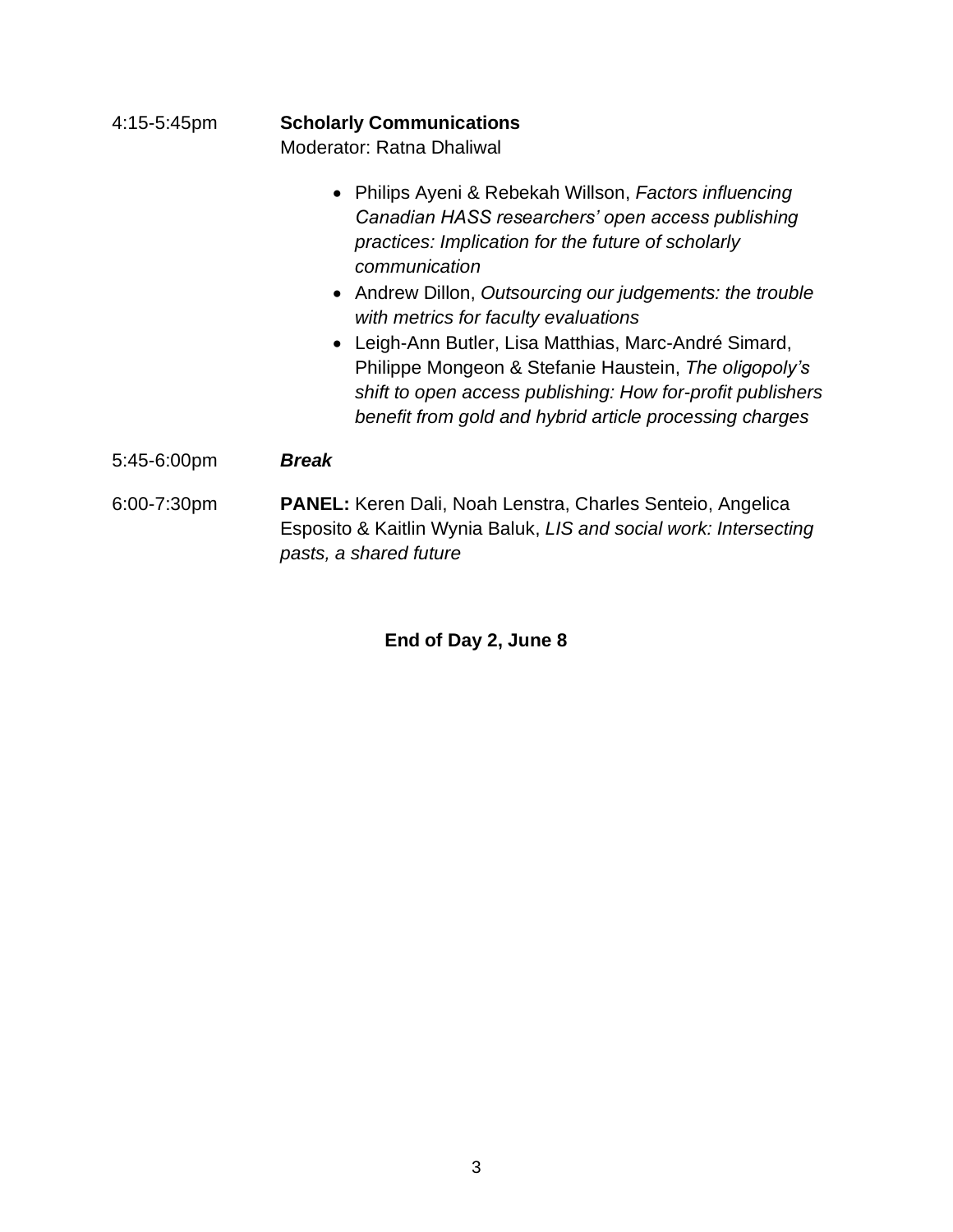## **DAY 3: THURSDAY JUNE 9**

11:00am-12:15pm **LIGHTNING TALKS** Moderator: TBA

- Chad Currier, *Toward information equity among academic libraries: Sharing e-books in the manner of print*
- Savannah Li, *Tracing the evolution of iSchools through language*
- Janet Allen, *Reimagining information overload*
- Leah Dudak, *The myth of half right reference*
- Rachael Nutt & LaVerne Gray, *Assessing anti-racist resources online: developing a framework for examining institutions' online anti-racist outreach and engagement*
- Kydra Mayhew, Maria Henkel, Geoff Krause, Lara Morrison, Courtney Svab & Philippe Mongeon, *Getting the whole story: On the coverage of historical journals in Web of Science and Scopus*
- 12:15-12:30pm *Break*

12:00-2:00pm **Libraries and Archives** Moderator: Tami Oliphant

- Maria Juliana Nunes da Silva & Ivana Denise Parrela, *The practices of archival appraisal in two National Archives in North and South America: Canada and Brazil*
- Sebastian Modrow & Melissa Smith, *Edwards dreams of Alexandria: Library history in the service of public library activism*
- Roger Chabot & Davin Helkenberg, *The discourse of drag queen story time challengers and supporters: A case study from the Okanagan Regional Library*
- 2:00-2:15pm *Break*
- 2:15-3:45pm **PANEL:** Brian M. Watson, Julia Bullard, Rio Picollo, Tamara Lee, Gerry Goh, & Caitlin Purdome, *100 Years of marginalization: Documenting backward, developing Forward*

3:45-4:15pm *Break*